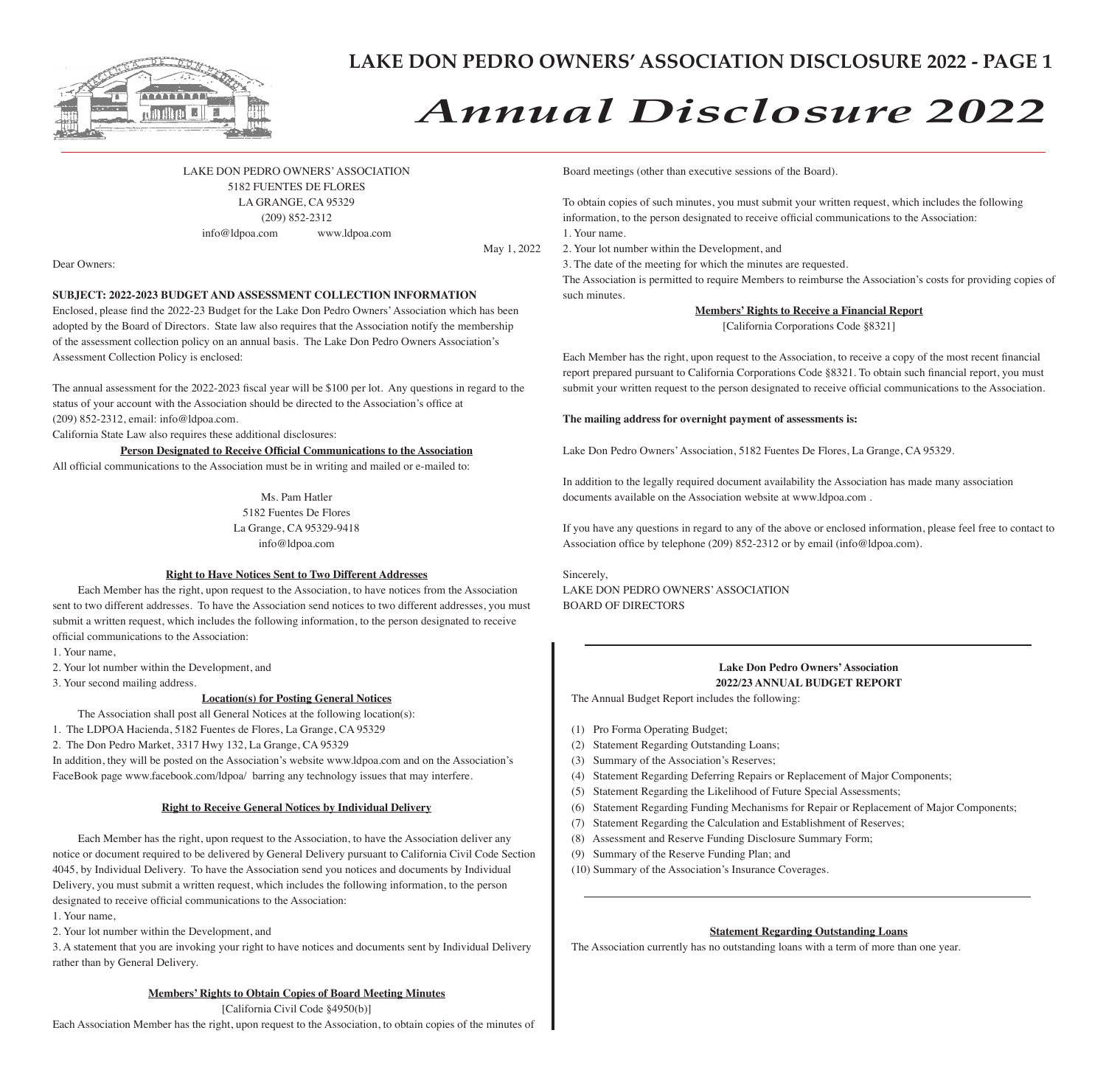April  $12022$ 

Page 2

### **ASSESSMENT COLLECTION POLICY**

**Prompt payment of assessments by all owners is critical to the financial health of the Association and to the enhancement of the property values of our homes. Your Board of Directors takes very seriously its obligation under the Declaration of Covenants, Conditions and Restrictions (CC&Rs) and the California Civil Code to enforce the members' obligation to pay assessments. The policies and practices outlined shall remain in effect changed, modified, or amended by a duly adopted resolution of the Board of Directors. Therefore, pursuant to the CC&Rs and Civil Code 5600 et seq., the following are the Association's assessment practices and policies:**

1. Assessments, late charges, interest and collection costs, including any attorneys' fees, are the personal obligation of the owner of the property at the time the assessment or other sums are levied (Civil Code Section 5650(a)). 2. The annual assessment is due and payable on July 1 of each year. A courtesy billing invoice is sent to the billing address on record with the Association. However, it is the owner of record's responsibility to pay each assessment in full each year regardless of whether a bill or invoice is received. All other assessments, including special assessments, are due and payable on the date specified by the Board in the Notice of Assessment, which date will not be less than 30 days after the date of notice of the special assessment.

3. Any payments made shall be first applied to assessments owed and only after the assessments owed are paid in full, shall such payments be applied to late charges, interest, and collection expenses, including attorneys' fees, unless the owner and the Association enter into an agreement providing for payments to be applied in a different manner. 4. Assessments not received within 30 days of the stated due date are delinquent and shall be subject to a late charge of 10% of the delinquent assessment.

5. An interest charge at the rate of 12% per annum will be assessed against any outstanding balance, including delinquent assessments, late charges and cost of collection, which may include attorneys' fees. Such interest charges shall accrue 30 days after the assessment becomes due and shall continue to be assessed each month until the account is brought current.

6. If a special assessment is payable in installments and an installment payment of that special assessment is delinquent for more than 30 days, all installments will be accelerated and the entire unpaid balance of the special assessment shall become immediately due and payable. The remaining balance shall be subject to a late charge and interest as provided above.

7. A first notice of past due assessment ("late letter") will be prepared and mailed once an assessment becomes delinquent.

8. If an assessment is not received within 60 days after the assessment becomes delinquent, the Association or its designee, in the event the account is turned over to a collection agent, will send a pre-lien letter to the owner as required by Civil Code Section 5660 by certified and first class mail, to the owner's mailing address of record advising of the delinquent status of the account, impending collection action and the owners right to request that the Association participate in some form of internal dispute resolution process ("IDR"). The owner will be charged a fee for the pre-lien letter. Notwithstanding the provisions of this Paragraph, the Association may (i) send a pre-lien letter to a delinquent owner at any time when there is an open escrow involving the owner's Unit/Lot, and/or (ii) issue a pre-lien letter immediately if any Special Assessment becomes delinquent.

If an owner fails to pay the amounts set forth in the pre-lien letter and fails to request IDR within 30 days of the date of the pre-lien letter, the Board shall decide, by majority vote in an open meeting, whether to authorize the collection agent to record a lien for the amount of any delinquent assessments, late charges, interest and/or costs of collection, including attorneys' fees, against the owner's property. If the Association authorizes the collection agent to record a lien against the owner's property, the owner will be charged for the fees and costs of preparing and recording the lien. The lien may be enforced in any manner permitted by law, including, without limitation, judicial and nonjudicial foreclosure (Civil Code Section 5700 et seq..

10. Once the matter has been transferred to the collection agent, the collection agent may be authorized to enforce the lien 30 days after recordation of the lien and may be authorized to foreclose the lien by non-judicial foreclosure sale when either (a) the delinquent assessment amount totals \$1,800 or more, excluding accelerated assessments and specified late charges and fees or (b) the assessments are delinquent for more than 12 months. You could lose ownership of your property if a foreclosure action is completed. You will be responsible for significant additional fees and costs if a foreclosure action is commenced against your property.

11. The decision to foreclose on a lien must be made by a majority of the Board of Directors in an Executive Session meeting and the Board of Directors must record the vote in the minutes of the next open Board meeting. The Board must maintain the confidentiality of the delinquent owner(s) by identifying the matter in the minutes by only the parcel number of the owner's property. Prior to initiating any foreclosure sale on a recorded lien, the Association shall offer delinquent homeowners the option of participating in IDR or Alternative Dispute Resolution ("ADR").

12. An owner has the right to dispute the assessment debt by submitting a written request for dispute resolution to the collection agent for delivery to the Association pursuant to Civil Code Sections 5900 through 5915, inclusive.

Lake Don Pedro Owners' Association ASSESSMENT COLLECTION POLICY – Page 2

13. An owner has the right to request alternative dispute resolution with a neutral third party pursuant to Civil Code Section 5925 et seq. before the association may initiate foreclosure against the owner's separate interest, except that binding arbitration shall not be available if the Association intends to initiate a judicial foreclosure.

14. Any owner who is unable to pay assessments will be entitled to make a written request for a payment plan to the collection agent to be considered by the Board of Directors. An owner may also request to meet with the Board in executive session to discuss a payment plan if the payment plan request is mailed within 15 days of the postmark date of the pre-lien Letter. The Board will consider payment plan requests on a case-by-case basis and is under no obligation to grant payment plan requests. Payment plans shall not interfere with the Association's ability to record a lien on an owner's separate interest to secure payment for the owner's delinquent assessments. If the Board authorizes a payment plan, it may incorporate payment of ongoing assessments that accrue during the payment plan period. If a payment plan is approved, additional late fees from the homeowner will not accrue while the owner remains current under the terms of the payment plan. If the owner breaches an approved payment plan, the Association may resume its collection action from the time the payment plan was approved.

15. Nothing herein limits or otherwise affects the Association's right to proceed in any lawful manner to collect any delinquent sums owed to the Association.

16. Prior to the release of any lien, or dismissal of any legal action, all assessments, late charges, interest, and costs of collection, including attorney's fees, must be paid in full to the Association.

17. There is no right of offset. An owner may not withhold assessments owed to the Association on the alleged grounds that the owner is entitled to recover money or damages from the Association for some other obligation. 18. The Association shall charge the owner a \$25.00 fee for any check tendered to the Association that is returned unpaid by the owner's bank. If the check cannot be negotiated, the Association may also seek to recover damages of at least \$100.00 or, if higher, three times the amount of the check, up to \$1,500.00 pursuant to Civil Code Section 1719.

19. All charges listed herein are subject to change upon 30 days' prior written notice.

20. Until the owner has paid all amounts due, including delinquent assessments, late charges, interest and costs of collection, including attorneys' fees, the Board of Directors may suspend the owner's right to vote, and suspend the owner's right to use the Association's recreational facilities after providing the owner with a duly noticed hearing pursuant to Civil Code Section 5855. However, any suspension imposed shall not prevent the delinquent owner from the use, benefit and pleasure of the owner's lot.

**21. The mailing address for overnight payment of assessments is: Lake Don Pedro Owners' Association, 5182 Fuentes De Flores, La Grange, CA 95329.**

### **NOTICE ASSESSMENTS AND FORECLOSURE**

 This notice outlines some of the rights and responsibilities of owners of property in common interest developments and the associations that manage them. Please refer to the sections of the Civil Code indicated for further information. A portion of the information in this notice applies only to liens recorded on or after January 1, 2003. You may wish to consult a lawyer if you dispute an assessment.

### **ASSESSMENTS AND FORECLOSURE**

 Assessments become delinquent 15 days after they are due, unless the governing documents provide for a longer time. The failure to pay association assessments may result in the loss of an owner's property through foreclosure. Foreclosure may occur either as a result of a court action, known as judicial foreclosure, or without court action, often referred to as nonjudicial foreclosure.

 For liens recorded on and after January 1, 2006, an association may not use judicial or nonjudicial foreclosure to enforce that lien if the amount of the delinquent assessments or dues, exclusive of any accelerated assessments, late charges, fees, attorney's fees, interest, and costs of collection, is less than \$1,800. For delinquent assessments or dues in excess of \$1,800 or more than 12 months delinquent, an association may use judicial or nonjudicial foreclosure subject to the conditions set forth in Article 3 (commencing with Section 5700) of Chapter 8 of Part 5 of Division 4 of the Civil Code. When using judicial or nonjudicial foreclosure, the association records a lien on the owner's property. The owner's property may be sold to satisfy the lien if the amounts secured by the lien are not paid. (Sections 5700 through 5720 of the Civil Code inclusive)

 In a judicial or nonjudicial foreclosure, the association may recover assessments, reasonable costs of collection, reasonable attorney's fees, late charges, and interest. The association may not use nonjudicial foreclosure to collect fines or penalties, except for costs to repair common area damaged by a member or a member's guests, if the governing documents provide for this. (Sections 5725 of the Civil Code)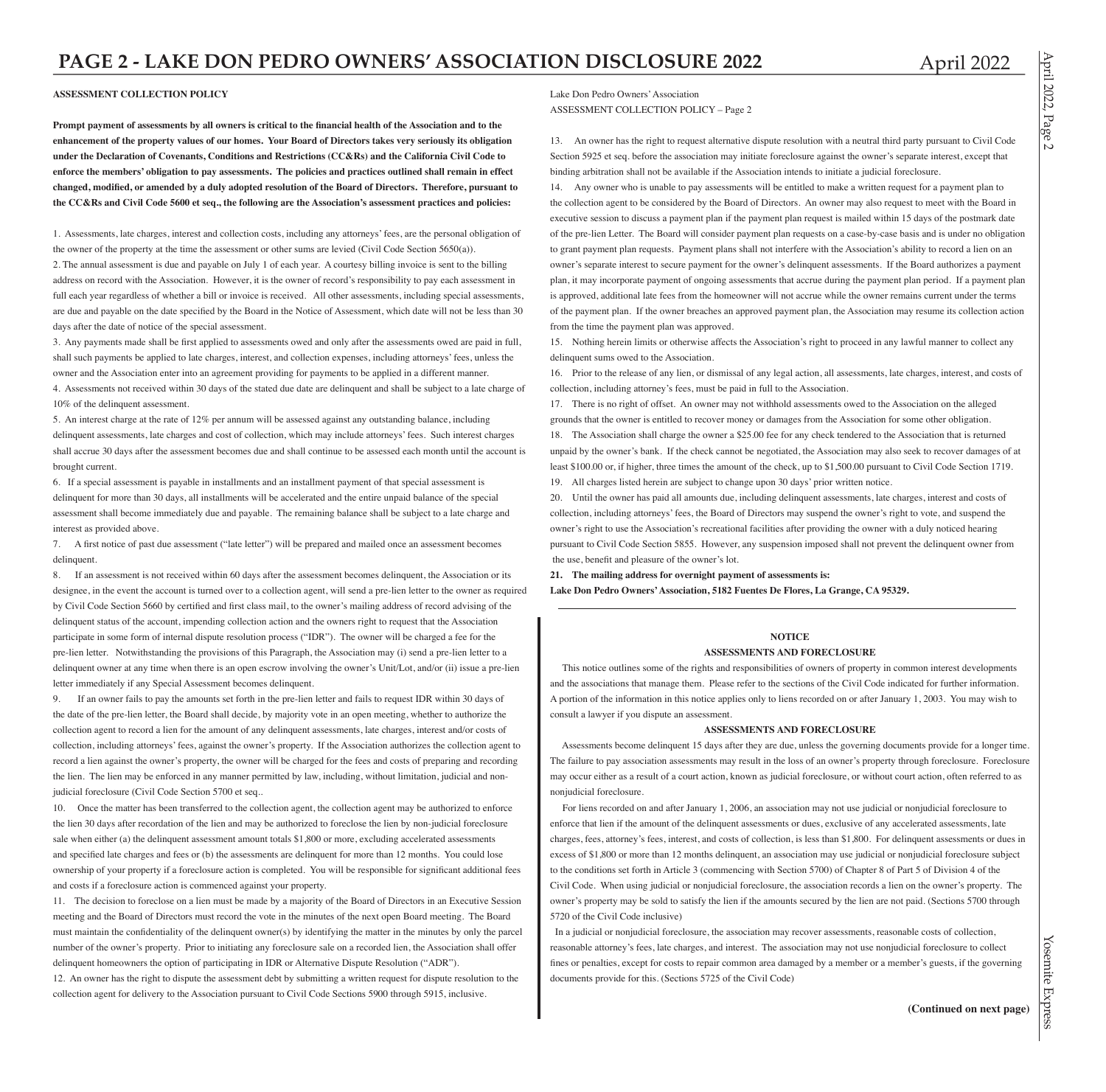## **PAGE 3 - LAKE DON PEDRO OWNERS' ASSOCIATION DISCLOSURE 2022** April 2022

Lake Don Pedro Owners' Association

**ASSESSMENTS AND FORECLOSURE - Page 2**

 The association must comply with the requirements of Article 2 (commencing with Section 5650) of Chapter 8 of Part 5 of Division 4 of the Civil Code when collecting delinquent assessments. If the association fails to follow these requirements, it may not record a lien on the owner's property until it has satisfied those requirements. Any additional costs that result from satisfying the requirements are the responsibility of the association. (Section 5675 of the Civil Code)

 At least 30 days prior to recording a lien on an owner's separate interest, the association must provide the owner of record with certain documents by certified mail, including a description of its collection and lien enforcement procedures and the method of calculating the amount. It must also provide an itemized statement of the charges owed by the owner. An owner has a right to review the association's records to verify the debt. (Section 5660 of the Civil Code)

 If a lien is recorded against an owner's property in error, the person who recorded the lien is required to record a lien release within 21 days, and to provide an owner certain documents in this regard. (Section 5685 of the Civil Code)

 The collection practices of the association may be governed by state and federal laws regarding fair debt collection. Penalties can be imposed for debt collection practices that violate these laws.

### **PAYMENTS**

 When an owner makes a payment, the owner may request a receipt, and the association is required to provide it. On the receipt, the association must indicate the date of payment and the person who received it. The association must inform owners of a mailing address for overnight payments. (Section 5655 of the Civil Code)

 An owner may, but is not obligated to, pay under protest any disputed charge or sum levied by the association, including, but not limited to, an assessment, fine, penalty, late fee, collection cost, or monetary penalty imposed as a disciplinary measure, and by so doing, specifically reserve the right to contest the disputed charge or sum in court or otherwise.

 An owner may dispute an assessment debt by submitting a written request for dispute resolution to the association as set forth in Article 3 (commencing with Section 5900) of Chapter 10 of Part 5 of Division 4 of the Civil Code. In addition, an association may not initiate a foreclosure without participating in alternative dispute resolution with a neutral third party as set forth in Article 3 (commencing with Section 5925) of Chapter 10 of Part 5 of Division 4 of the Civil Code, if so requested by the owner. Binding arbitration shall not be available if the association intends to initiate a judicial foreclosure.

 An owner is not liable for charges, interest, and costs of collection, if it is established that the assessment was paid properly on time. (Section 5685 of the Civil Code)

### **MEETINGS AND PAYMENTS PLANS**

 An owner of a separate interest that is not a timeshare interest may request the association to consider a payment plan to satisfy a delinquent assessment. The association must inform owners of the standards for payment plans, if any exist. (Section 5665 of the Civil Code)

 The board must meet with an owner who makes a proper written request for a meeting to discuss a payment plan when the owner has received a notice of a delinquent assessment. These payment plans must confirm with the payment plan standards of the association, if they exist. (Section 5665 of the Civil Code)

### **Summary of Dispute Resolution Procedures INTERNAL DISPUTE RESOLUTION PROCESS (Civil Code Sections 5900 - 5915)**

 California Civil Code Sections 5900 - 5915 require an association to provide a fair, reasonable, and expeditious procedure for resolving certain disputes between the association and a member. The following procedure, which may be invoked by either party to a dispute, shall apply:

- (1) The party may request the other party to meet and confer in an effort to resolve the dispute. The request shall be made in writing.
- (2) A member of an association may refuse a request to meet and confer. The association may not refuse a request to meet and confer.
- (3) The association's board of directors shall designate a member of the board to meet and confer with the other party to the dispute.
- (4) The parties shall meet promptly at a mutually convenient time and place, explain their positions to each other, and confer in good faith in an effort to resolve the dispute.
- (5) A resolution of the dispute agreed to by the parties shall be memorialized in writing and signed by the parties, including the board designee on behalf of the association.

**(Continued on next page)**

Lake Don Pedro Owners' Association

### **INTERNAL RESOLUTION - Page 2**

An agreement reached under this meet and confer procedure binds the parties and is enforceable by a court if both of the following conditions are satisfied:

- (1) The agreement is not in conflict with law or the governing documents of the common interest development or association.
- (2) The agreement is either consistent with the authority granted by the board of directors to its designee or the agreement is ratified by the board of directors.

If the parties to the dispute are unable to resolve the matter using this internal dispute resolution procedure, the association or the member may then serve a Request for Resolution pursuant to California Civil Code Section 5935, if applicable.

### **ALTERNATIVE DISPUTE RESOLUTION SUMMARY (Civil Code Sections 5925 - 5965)**

California Civil Code Sections 5925 - 5965 address your rights to sue the association or another member of the association regarding the enforcement of the governing documents. The following is a summary of the provisions of Civil code Section 5925 - 5965:

In general, Civil Code Sections 5925 - 5965 encourage parties to certain disputes involving enforcement of an association's governing documents to submit the dispute to a form of alternative dispute resolution (ADR) such as mediation or arbitration prior to filing a lawsuit. The form of ADR may be binding or non-binding, and the costs of the ADR shall be borne by the parties.

Any party to a dispute may initiate the process of ADR by serving a Request for Resolution on all other parties to the dispute. A Request for Resolution must contain: (1) a brief description of the dispute between the parties, (2) a request for ADR, (3) a notice that the party receiving the Request for Resolution is required to respond within 30 days of receipt or the Request will be deemed rejected, and (4) if sent to the owner of a separate interest, a copy of Civil Code Sections 5925 - 5965. If the Request is accepted, the ADR must be completed within 90 days of receipt of the acceptance, unless otherwise agreed by the parties. Once a Request for Resolution is served, all applicable statutes of limitation are tolled as set forth in Civil Code Section 5945.

FAILURE OF A MEMBER OF THE ASSOCIATION TO COMPLY WITH THE ALTERNATIVE DISPUTE RESOLUTION REQUIREMENTS OF SECTION 5930 OF THE CIVIL CODE MAY RESULT IN THE LOSS OF YOUR RIGHT TO SUE THE ASSOCIATION OR ANOTHER MEMBER OF THE ASSOCIATION REGARDING ENFORCEMENT OF THE GOVERNING DOCUMENTS OR THE APPLICABLE LAW.

 The law requires the party filing a lawsuit for enforcement of the association's governing documents to file a certificate with the court stating that (1) ADR has been completed prior to the filing of the suit, or (2) ADR was not undertaken because one of the other parties to the dispute did not accept the terms offered for the ADR, or (3) ADR was not undertaken because preliminary or temporary injunctive relief is necessary. Failure to file this certificate can be grounds for dismissing the lawsuit.

Furthermore, while the prevailing party in any lawsuit to enforce the governing documents shall be awarded attorneys' fees and cost, under Civil Code Section 5960 the court may consider whether a party's refusal to participate in ADR was reasonable when it determines the amount of the award.

### **LAKE DON PEDRO OWNERS' ASSOCIATION REQUIREMENTS FOR ASSOCIATION APPROVAL OF PHYSICAL CHANGES TO PROPERTY (CALIFORNIA CIVIL CODE SECTION 4765(c))**

If your property is located in Lake Don Pedro Units M1, M2 or M3 (Mariposa County):

### **• Types of changes that require Association approval:**

Any change described in Sections  $6(a)$ ,  $7(b)$ ,  $7(d)$ ,  $8(b)$ ,  $8(f)$ ,  $8(h)$ ,  $8(i)$  or  $8(m)$  of the "Declaration of Restrictions, Lake Don Pedro, Unit 1-M", recorded on July 18, 1969 in Book 115 at Page 35 of the Official Records of Mariposa County (the "Mariposa CC&Rs") requires approval by the Association prior to implementation. Please reference these Sections before undertaking any improvement project on your lot.

**• Procedures used to review and approve or disapprove proposed changes:** The procedures and considerations in the approval process for making the changes described in the Sections above can be found in the attached Sections 6(c) and 6(e) of the Mariposa CC&Rs. In addition, the Association requires completion and submission of the attached "Design Review Application" for improvement projects. **(Continued on next page)**

 $\infty$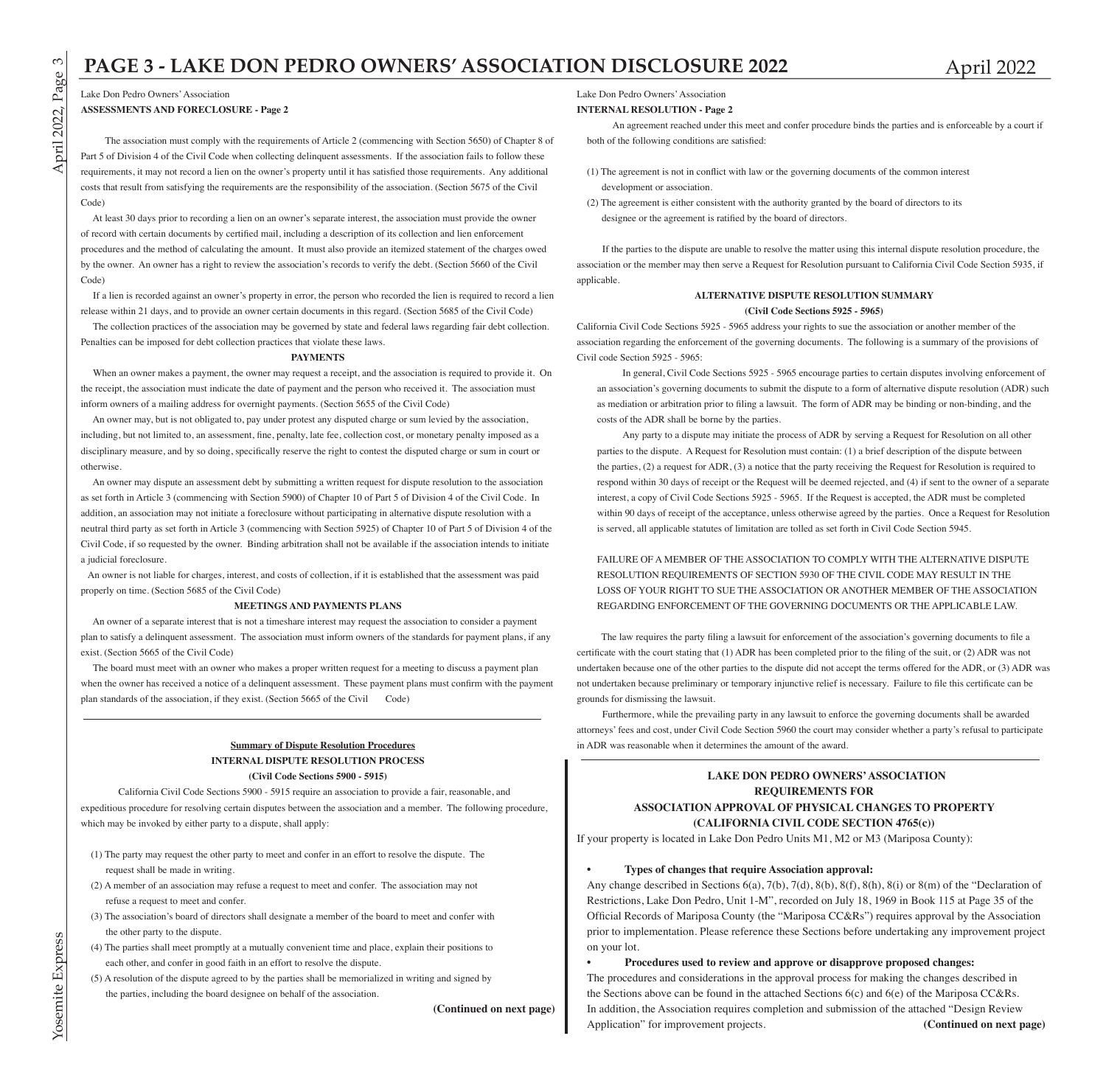Lake Don Pedro Owners' Association

**ASSOCIATION APPROVAL OF PHYSICAL CHANGES TO PROPERTY - Page 2**

### **Mariposa CC&Rs**

### Section  $6(c)$

Submittal of plans. There shall be submitted to the Committee two (2) complete sets of plans and specifications for any and all proposed improvements, the erection or alteration of which is desired, and no structures or improvements of any kind shall be erected, altered, placed or maintained upon any lot unless and until the final plans, elevations, and specifications therefore have received such written approval as herein provided. Such plans shall include plot plans showing the location on the lot of the building, wall, fence, or other structure proposed to be constructed, altered, placed or maintained, together with the proposed construction material, color schemes for roofs and exteriors thereof and proposed landscape planting. In addition, topography maps prepared by a registered civil engineer or a licensed land surveyor shall be included as part of all plans relating to lakefront lots.

### Section 6(e)

Approval of plans. The Committee shall approve or disapprove plans, specifications and details within thirty (30) days from the receipt thereof or shall notify the person submitting them that an additional period of time, not to exceed thirty (30) days is required for such approval or disapproval. Plans, specifications and details not approved or disapproved or for which time is not extended within the time limits provided herein shall be deemed approved as submitted. One (1) set of said plans and specifications and details with the approval, or disapproval, endorsed thereon, shall be returned to the person submitting them and the other copy shall be retained by the Committee for its permanent files.

If your property is located in Lake Don Pedro Units T1, T2 or T3 (Tuolumne County):

### **• Types of changes that require Association approval:**

Any change described in Section 1(d) or 1(g) of the following documents require approval by the Association prior to implementation. Please reference these Sections before undertaking any improvement project on your lot:

"Declaration Rescinding Covenants, Conditions and Restrictions, and Imposing Covenants, Conditions and Restrictions", recorded on September 30, 1968 in Volume 257 at Page 686 in the Official Records of Tuolumne County (the "Unit One CC&Rs");

"Declaration Rescinding Covenants, Conditions and

Restrictions, and Imposing Covenants, Conditions and Restrictions", recorded on September 30, 1968 in Volume 257 at Page 695 in the Official Records of Tuolumne County (the "Unit Two CC&Rs"); or

 "Declaration Rescinding Covenants, Conditions and Restrictions, and Imposing Covenants, Conditions and Restrictions", recorded on November 25, 1968 in Volume 261 at Page 686 in the Official Records of Tuolumne County (the "Unit Three CC&Rs");

Lake Don Pedro Owners' Association

The Unit One CC&Rs, Unit Two CC&Rs and Unit Three CC&Rs are collectively referred to as the "Tuolumne CC&Rs".

### **• Procedures used to review and approve or disapprove proposed changes:**

The procedures and considerations in the approval process for making the

changes described in the Sections above can be found in the attached Section  $1(g)$  of the Tuolumne CC&Rs. In addition, the Association requires completion and submission of the attached "Design Review Application" for improvement projects.

### **Tuolumne CC&Rs**

Section  $1(\sigma)$ 

That all lots subject to these provisions, conditions, restrictions, and covenants shall be and remain of the size and dimension shown on the unit map referenced above, save and except where a change in lot size and dimension shall be approved by the Architectural Board and the County of Tuolumne.

 No house, garage, outbuildings, fence, or other structure shall be built, erected, placed, or altered on any residential lot in the unit or subdivision unless and until the building plan specifications and plot plan have been reviewed in advance by the Architectural Board, and the same has been approved conditionally or otherwise.

 Said review and approval shall include without being restricted, topography, finish, ground elevations, landscaping, drainage, color, material, design, artistic conformity to the terrain, and other residences in the area, and architectural symmetry. Said requirements as to the approval of the architectural design shall apply only to the exterior appearance of said improvements. It not being the intent of these restrictions to control the interior layout or design of said structures.

 For the period of time specified herein, said Architectural Board will be appointed by Declarant owner herein, and any party seeking approval therefrom may contact said Architectural Board through Declarant. At any time, Declarant may request and the Association (as defined in paragraph Two hereof) may elect to accept responsibility for appointment of the Architectural Control Board, provided further that in any event, appointment of the Architectural Control Board shall be the sole and exclusive responsibility of the Association when a period of thirty calendar months shall have elapsed from the date of Declarant's last filing with the State of California Division of Real Estate of a Questionnaire and application for Public Report for any unit in the Subdivision.

### **Lake Don Pedro Owners' Association Architectural Approval Process**

A completed application packet must be submitted to the Lake Don Pedro Owners' Association office, 5182 Fuentes de Flores, La Grange, CA 95329 -9418. The application packet should include:

**1.** A completed and signed application form. ACC Review Request application forms are available at the LDPOA office address above and online at www.ldpoa.com

**2.** Plot Plan (Site Plan) to scale (1 inch = 50 feet) including dimensions and proposed location, setback lines, driveway location, septic location, easements, and "North" arrow. Include locations and sizes of trees to be removed. **3.** If applicable (see "Review Fee" guideline below), a check for the architectural review fee of \$50.00.\* **4**. Two (2) copies of the plans to be approved (1 set for LDPOA files, 1 set to be returned with approval). Plans should Include all the following applicable to the proposed project:

### **Structures**

- **a)** Septic &/ or Engineered septic plans to scale
- **b)** Copies of County Health Dept. septic permits.
- **c)** Foundation Plans to scale and elevation of ground contour at foundation line.
- **d)** Building Elevations drawn to scale (1/4 inch = 1 foot) including front, sides, and rear.
- **e)** Floor plans to scale (min. 800 sq. ft. living space). Eave overhang of 16 inches required.
- **f)** Description of exterior finishes and materials, including roof, walls and decks. All metal must be painted or colored.
- **g)** Copy of registration or proof of manufacture date for all modular buildings.

### **Other improvements**

Fencing – Items 1 & 2. Item 4 plans to include:

Elevation drawings including descriptions of construction materials to be used in

construction or pictures of fence appearance. Fence height maximum 5 feet.

Front (roadside) fences must be wood or other decorative material with same materials to continue for least 20 feet down sides.

Pads, patios, decks, arbors, etc. – Items 1 & 2. Item 4 plans to include:

Elevation drawings including descriptions of construction materials to be used in construction or pictures / brochures of appearance.

\**A one-time Architectural Review Fee of \$50.00 is due upon submittal of house or septic plans. There are no fees for further submissions. Checks should be made payable to LDPOA.*

Until all of the required items listed above have been received by the Association, the application shall not be deemed to have been submitted.

**Inspections:** The property owner and/or builder grants permission for the LDPOA Architectural Committee to conduct on-site inspection of the property for the purpose of determining the location of corner stakes and building foundations prior to commencement of construction and at reasonable times during the course of construction.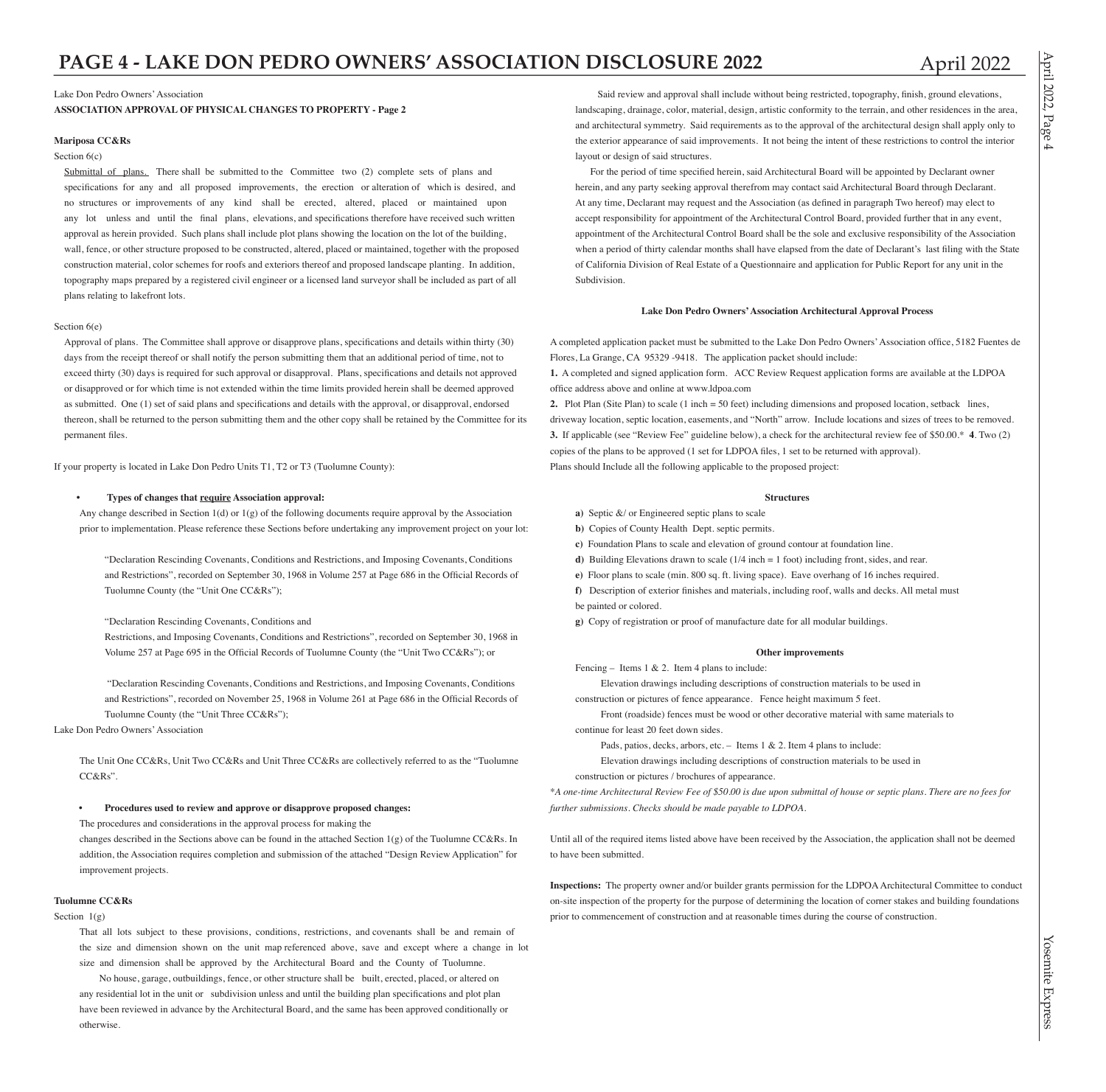## PAGE 5 - LAKE DON PEDRO OWNERS' ASSOCIATION DISCLOSURE 2022 April 2022

|                            |                                                     | <b>ACC Design Review Application</b>                                                               | FOR OFFICE USE ONLY                                                                                                                                                                                                     |  |  |  |
|----------------------------|-----------------------------------------------------|----------------------------------------------------------------------------------------------------|-------------------------------------------------------------------------------------------------------------------------------------------------------------------------------------------------------------------------|--|--|--|
|                            | Lake Don Pedro Owners Association                   | <b>DATE RECEIVED</b><br>DATE SENT TO ACC                                                           |                                                                                                                                                                                                                         |  |  |  |
|                            | 5182 Fuentes de Flores<br>La Grange, CA 95329       | DATE RCVD FROM ACC                                                                                 |                                                                                                                                                                                                                         |  |  |  |
|                            | Office (209) 852-2312 - Fax (209) 852-2771          | APP. FEE PAID                                                                                      |                                                                                                                                                                                                                         |  |  |  |
|                            |                                                     | Email: info@ldpoa.com or ldpoa@throckwisp.com                                                      |                                                                                                                                                                                                                         |  |  |  |
|                            |                                                     |                                                                                                    |                                                                                                                                                                                                                         |  |  |  |
| NAME                       |                                                     |                                                                                                    | $\begin{tabular}{c} \hline \texttt{UNIT} / \texttt{LOT} \# \end{tabular}$                                                                                                                                               |  |  |  |
|                            | PROPERTY ADDRESS                                    |                                                                                                    | HOME PHONE                                                                                                                                                                                                              |  |  |  |
| CITY                       |                                                     |                                                                                                    | WORK PHONE                                                                                                                                                                                                              |  |  |  |
| MAILING ADDRESS            |                                                     |                                                                                                    |                                                                                                                                                                                                                         |  |  |  |
|                            | CONTRACTOR OR OWNERS REPRESENTATIVE (IF APPLICABLE) |                                                                                                    |                                                                                                                                                                                                                         |  |  |  |
| <b>NAME</b>                |                                                     |                                                                                                    | PHONE                                                                                                                                                                                                                   |  |  |  |
| ADDRESS                    |                                                     |                                                                                                    |                                                                                                                                                                                                                         |  |  |  |
|                            |                                                     | MY REQUEST INVOLVES THE FOLLOWING TYPES OF IMPROVEMENTS:                                           |                                                                                                                                                                                                                         |  |  |  |
|                            |                                                     |                                                                                                    |                                                                                                                                                                                                                         |  |  |  |
|                            | <b>New Home</b>                                     | Other type Bldg                                                                                    | Patio/patio slab                                                                                                                                                                                                        |  |  |  |
|                            | Garage<br>Barn                                      | <b>Room Addition</b><br>Roofing                                                                    | Fencing                                                                                                                                                                                                                 |  |  |  |
|                            | Workshop                                            | <b>Driveway</b>                                                                                    | Landscaping<br>Other                                                                                                                                                                                                    |  |  |  |
|                            |                                                     |                                                                                                    |                                                                                                                                                                                                                         |  |  |  |
|                            |                                                     |                                                                                                    |                                                                                                                                                                                                                         |  |  |  |
|                            |                                                     |                                                                                                    |                                                                                                                                                                                                                         |  |  |  |
|                            |                                                     |                                                                                                    |                                                                                                                                                                                                                         |  |  |  |
|                            |                                                     |                                                                                                    |                                                                                                                                                                                                                         |  |  |  |
|                            |                                                     |                                                                                                    |                                                                                                                                                                                                                         |  |  |  |
|                            |                                                     |                                                                                                    |                                                                                                                                                                                                                         |  |  |  |
|                            |                                                     |                                                                                                    |                                                                                                                                                                                                                         |  |  |  |
|                            |                                                     |                                                                                                    |                                                                                                                                                                                                                         |  |  |  |
|                            |                                                     |                                                                                                    |                                                                                                                                                                                                                         |  |  |  |
| Planed completion date:    |                                                     |                                                                                                    |                                                                                                                                                                                                                         |  |  |  |
|                            |                                                     |                                                                                                    |                                                                                                                                                                                                                         |  |  |  |
|                            |                                                     |                                                                                                    |                                                                                                                                                                                                                         |  |  |  |
|                            |                                                     | (OVER)                                                                                             |                                                                                                                                                                                                                         |  |  |  |
| <b>ACC 4/10</b>            |                                                     |                                                                                                    |                                                                                                                                                                                                                         |  |  |  |
|                            |                                                     | For initial construction of a residence or any major additions or alterations, the ACC             |                                                                                                                                                                                                                         |  |  |  |
|                            |                                                     |                                                                                                    | recommends final drawings not be prepared until after preliminary plans have been approved.                                                                                                                             |  |  |  |
|                            |                                                     |                                                                                                    | *2 sets of plans required - 1 for LDPOA files the 2nd to be stamped and returned to submitter.                                                                                                                          |  |  |  |
|                            | <b>Attachments: ACC review Fee \$50</b>             | *Roof Plan                                                                                         |                                                                                                                                                                                                                         |  |  |  |
|                            | *Plot Plan (scale $1" = 50'$ )                      |                                                                                                    | *Landscape Plan (hardscape and planting                                                                                                                                                                                 |  |  |  |
|                            | *Grading Plan                                       | <b>Color Board</b>                                                                                 |                                                                                                                                                                                                                         |  |  |  |
|                            | *Foundation Plan<br>*Septic Plan                    | <b>Structural Sections</b>                                                                         |                                                                                                                                                                                                                         |  |  |  |
|                            | *Floor Plan                                         | Other<br>Other                                                                                     |                                                                                                                                                                                                                         |  |  |  |
|                            | \$50 Review Fee is one-time only upon               |                                                                                                    | *Exterior Elevations (scale $1/4$ " = 1'                                                                                                                                                                                |  |  |  |
|                            | first development of property.                      |                                                                                                    |                                                                                                                                                                                                                         |  |  |  |
|                            |                                                     |                                                                                                    |                                                                                                                                                                                                                         |  |  |  |
|                            |                                                     |                                                                                                    |                                                                                                                                                                                                                         |  |  |  |
|                            |                                                     |                                                                                                    | I understand that I must receive approval of the Association from the Architectural Control Committee in<br>order to proceed. I understand that Association approval does not constitute approval of the local building |  |  |  |
|                            |                                                     | state, etc). I understand that my improvements must be completed per specifications or approval is | department and that I may be required to obtain approval or permits from governmental agencies (i.e. county,                                                                                                            |  |  |  |
| withdrawn.                 |                                                     |                                                                                                    |                                                                                                                                                                                                                         |  |  |  |
|                            |                                                     |                                                                                                    | I certify that all the information provided is true and accurate and that no false statements or descriptions                                                                                                           |  |  |  |
| to LDPOA.                  |                                                     |                                                                                                    | have been provided. If any changes are made during the construction time, the information will be provided                                                                                                              |  |  |  |
|                            |                                                     |                                                                                                    |                                                                                                                                                                                                                         |  |  |  |
|                            | <b>OWNER'S SIGNATURE</b>                            |                                                                                                    | DATE                                                                                                                                                                                                                    |  |  |  |
|                            |                                                     |                                                                                                    |                                                                                                                                                                                                                         |  |  |  |
|                            |                                                     |                                                                                                    |                                                                                                                                                                                                                         |  |  |  |
| <b>COMMITTEE ACTION:</b>   |                                                     |                                                                                                    |                                                                                                                                                                                                                         |  |  |  |
| Approved as submitted      |                                                     |                                                                                                    |                                                                                                                                                                                                                         |  |  |  |
|                            | Approved subject to the following requirements:     |                                                                                                    |                                                                                                                                                                                                                         |  |  |  |
|                            |                                                     |                                                                                                    |                                                                                                                                                                                                                         |  |  |  |
|                            |                                                     |                                                                                                    |                                                                                                                                                                                                                         |  |  |  |
|                            |                                                     |                                                                                                    |                                                                                                                                                                                                                         |  |  |  |
|                            | Disapproved for the following reasons:              |                                                                                                    |                                                                                                                                                                                                                         |  |  |  |
|                            |                                                     |                                                                                                    |                                                                                                                                                                                                                         |  |  |  |
|                            |                                                     |                                                                                                    |                                                                                                                                                                                                                         |  |  |  |
|                            |                                                     |                                                                                                    |                                                                                                                                                                                                                         |  |  |  |
|                            |                                                     |                                                                                                    |                                                                                                                                                                                                                         |  |  |  |
| Completion required<br>by: |                                                     |                                                                                                    |                                                                                                                                                                                                                         |  |  |  |

## **2022/2023 ANNUAL BUDGET**

| As of March 2022             |                                          |                                                                            |       |  |                       |                    |
|------------------------------|------------------------------------------|----------------------------------------------------------------------------|-------|--|-----------------------|--------------------|
|                              |                                          | <b>Based on \$100 Annual Assessment</b>                                    |       |  |                       |                    |
|                              |                                          |                                                                            |       |  | <b>ANNUAL</b>         | <b>MONTHLY</b>     |
| <b>INCOME</b>                |                                          |                                                                            |       |  | <b>BUDGET</b>         | <b>BUDGET</b>      |
|                              | 3110 - ASSESSMENTS                       |                                                                            |       |  | 312,200.00            | 26,016.67          |
|                              |                                          | 3115 - APARTMENT RENTAL                                                    |       |  | 11,000.00             | 916.67             |
|                              | 3125 - HALL RENTAL                       |                                                                            |       |  | 500.00                | 41.67              |
|                              | 3140 - OFFICE RENTAL                     |                                                                            |       |  | 6,000.00              | 500.00             |
|                              |                                          | 3210 - INTEREST - RECEIVABLES                                              |       |  | 2,500.00              | 208.33             |
|                              | 3211 - INTEREST - BANK                   |                                                                            |       |  | 1,000.00              | 83.33              |
|                              | 3310 - OTHER INCOME                      |                                                                            |       |  | 2,000.00              | 166.67             |
|                              | 3410 - LATE FEES                         |                                                                            |       |  | 5,500.00              | 458.33             |
|                              | 3510 - TRANSFER FEES                     |                                                                            |       |  | 19,000.00             | 1,583.33           |
| <b>TOTAL INCOME</b>          |                                          |                                                                            |       |  | 359,700.00            | 29,975.00          |
| <b>EXPENSE</b>               |                                          |                                                                            |       |  |                       |                    |
| ADMINISTRATIVE EXPENSES      |                                          |                                                                            |       |  |                       |                    |
|                              | 3610 - BAD DEBTS                         |                                                                            |       |  | 12,000.00             | 1.000.00           |
|                              | 4119 - BOARD EXPENSES                    |                                                                            |       |  | 500.00                | 41.67              |
|                              | 4120 - OFFICE SUPPLIES                   |                                                                            |       |  | 3,000.00              | 250.00             |
|                              | 4125 - COPIER COSTS                      |                                                                            |       |  | 2,500.00              | 208.33             |
|                              |                                          | 4130 - OFFICE SALARIES (Office Mgr, assistant, bookkeeper)                 |       |  | 59,000.00             | 4,916.67           |
|                              | 4135 - TRAVEL / MILEAGE                  |                                                                            |       |  | 700.00                | 58.33              |
|                              | 4140 - LEGAL                             |                                                                            |       |  | 2,000.00              | 166.67             |
|                              | 4145 - ACCOUNTING                        |                                                                            |       |  | 5,400.00              | 450.00             |
|                              | 4229 - RESERVE STUDY                     |                                                                            |       |  | 300.00                | 25.00              |
|                              | 4148 - DISCOVERER COST                   |                                                                            |       |  | 12,000.00             | 1,000.00           |
|                              |                                          | 4150 - COMPUTER / INTERNET                                                 |       |  | 8,000.00              | 666.67             |
|                              | 4152 - ELECTION                          |                                                                            |       |  | 7,000.00              | 583.33             |
|                              | 4153 - COLLECTIONS                       |                                                                            |       |  | 6,000.00              | 500.00             |
|                              |                                          | 4156 - PUBLIC RELATIONS / SOCIAL ACTIVIES                                  |       |  | 500.00                | 41.67              |
|                              |                                          | 4157 - POSTAGE AND DELIVER                                                 |       |  | 2,000.00              | 166.67             |
|                              | 4158 - MERCHANT FEES<br>4160 - INSURANCE |                                                                            |       |  | 4,000.00<br>36,000.00 | 333.33             |
|                              |                                          | 4346 - PAYROLL TAX EXPENSE                                                 |       |  | 14,000.00             | 3,000.00           |
|                              | 66000 - PAYROLL EXPENSES                 |                                                                            |       |  | 3,500.00              | 1,166.67<br>291.67 |
|                              |                                          | 4355 - SALARY EXPENSES - OTHER                                             |       |  | 8,000.00              | 666.67             |
|                              |                                          | 4165 - TAXES / LICENSES /FEES                                              |       |  | 8,000.00              | 666.67             |
|                              | 4170 - WORKMANS COMP                     |                                                                            |       |  | 1,600.00              | 133.33             |
|                              | TOTAL ADMINISTRATIVE EXPENSES            |                                                                            |       |  | 196,000.00            | 16,333.33          |
|                              |                                          |                                                                            |       |  |                       |                    |
| UTILITIES EXPENSE            |                                          |                                                                            |       |  |                       |                    |
|                              |                                          | 4202 - ELECTRIC (HACIENDA)                                                 |       |  | 20,500.00             | 1,708.33           |
|                              | 4204 - ELECTRIC (WELL)                   |                                                                            |       |  | 4,000.00              | 333.33             |
|                              |                                          | 4206 - ELECTRIC (EL PRADO)                                                 |       |  | 1,000.00              | 83.33              |
|                              | 4210 - ELECTRIC (BARN)                   |                                                                            | LOWER |  | 100.00                | 8.33               |
|                              | 4220 - WATER (EL PRADO)                  |                                                                            |       |  | 1,700.00              | 141.67             |
|                              | 4230 - PROPANE                           |                                                                            |       |  | 1,000.00              | 83.33              |
|                              | 4235 - TRASH REMOVAL                     |                                                                            |       |  | 4,500.00              | 375.00             |
|                              | 4240 - OFFICE PHONE                      |                                                                            |       |  | 3,500.00              | 291.67             |
| TOTAL UTILITIES EXPENSES     |                                          |                                                                            |       |  | 36,300.00             | 3,025.00           |
|                              |                                          |                                                                            |       |  |                       |                    |
| MAINTENANCE EXPENSES         |                                          |                                                                            |       |  |                       |                    |
|                              |                                          | 4305 - HACIENDA MAINTENANCE SALARY<br>4309- HACIENDA MISCELLANEOUS EXPENSE |       |  | 72,800.00<br>0.00     | 6,066.67<br>0.00   |
|                              |                                          | 4310 - HACIENDA MAINTENANCE SUPPLIES                                       |       |  | 5,000.00              | 416.67             |
|                              |                                          | 4311 - HACIENDA MAINTENANCE REPAIRS                                        |       |  | 2,000.00              | 166.67             |
|                              |                                          | 4312 - HACIENDA LANDSCAPING                                                |       |  | 0.00                  | 0.00               |
|                              |                                          | 4315 - SEPTIC MAINTENANCE                                                  |       |  | 300.00                | 25.00              |
|                              |                                          | 4316 - SEPTIC & WELL WATER TESTING                                         |       |  | 6,000.00              | 500.00             |
|                              |                                          | 4320 - MAINTENANCE EQUIPMENT                                               |       |  | 500.00                | 41.67              |
|                              |                                          | 4322 - WELL MAINTENANCE                                                    |       |  | 500.00                | 41.67              |
|                              |                                          | 4323 - HACIENDA SECURITY                                                   |       |  | 1,500.00              | 125.00             |
|                              |                                          | 4324 - POOL MAINTENANCE                                                    |       |  | 2,000.00              | 166.67             |
|                              |                                          | 4306 - POOL MONITOR SALARIES                                               |       |  | 6,000.00              | 500.00             |
|                              | 4325 - SMALL APARTMENT                   |                                                                            |       |  | 400.00                | 33.33              |
|                              | 4327 - LARGE APARTMENT                   |                                                                            |       |  | 400.00                | 33.33              |
|                              |                                          | 4328 - PEST & WEED CONTROL                                                 |       |  | 1,000.00              | 83.33              |
|                              |                                          | 4330 - JANITORIAL SALARIES                                                 |       |  | 15,000.00             | 1,250.00           |
|                              |                                          | 4335 - JANITORIAL SUPPLIES                                                 |       |  | 2,000.00              | 166.67             |
|                              | TOTAL MAINTENANCE EXPENSES               |                                                                            |       |  | 115,400.00            | 9,616.67           |
|                              |                                          |                                                                            |       |  |                       |                    |
| PARKS                        |                                          | 4338 - POND MAINTENANCE                                                    |       |  |                       |                    |
|                              | 4350 - TRAILS                            |                                                                            |       |  | 0.00<br>0.00          | 0.00<br>0.00       |
|                              |                                          | 4339 - GENERAL PARK MAINTENANCE                                            |       |  | 2,000.00              | 166.67             |
| TOTAL PARK EXPENSES          |                                          |                                                                            |       |  | 2,000.00              | 166.67             |
|                              |                                          |                                                                            |       |  |                       |                    |
| <b>TOTAL EXPENSES</b>        |                                          |                                                                            |       |  | 349,700.00            | 29,141.67          |
| <b>TRANSFERS TO RESERVES</b> |                                          |                                                                            |       |  | 10,000.00             | 833.33             |
|                              |                                          | TOTAL EXPENSES AND TRANSFERS TO RESERVES                                   |       |  | 359,700.00            | 29,975.00          |
|                              |                                          |                                                                            |       |  |                       |                    |
|                              |                                          |                                                                            |       |  |                       |                    |
|                              |                                          |                                                                            |       |  |                       |                    |
|                              |                                          |                                                                            |       |  | 0.00                  |                    |

April 2022, Page 5 Yosemite Express April 2022, Page 5

Yosemite Express

**ACC 4/10**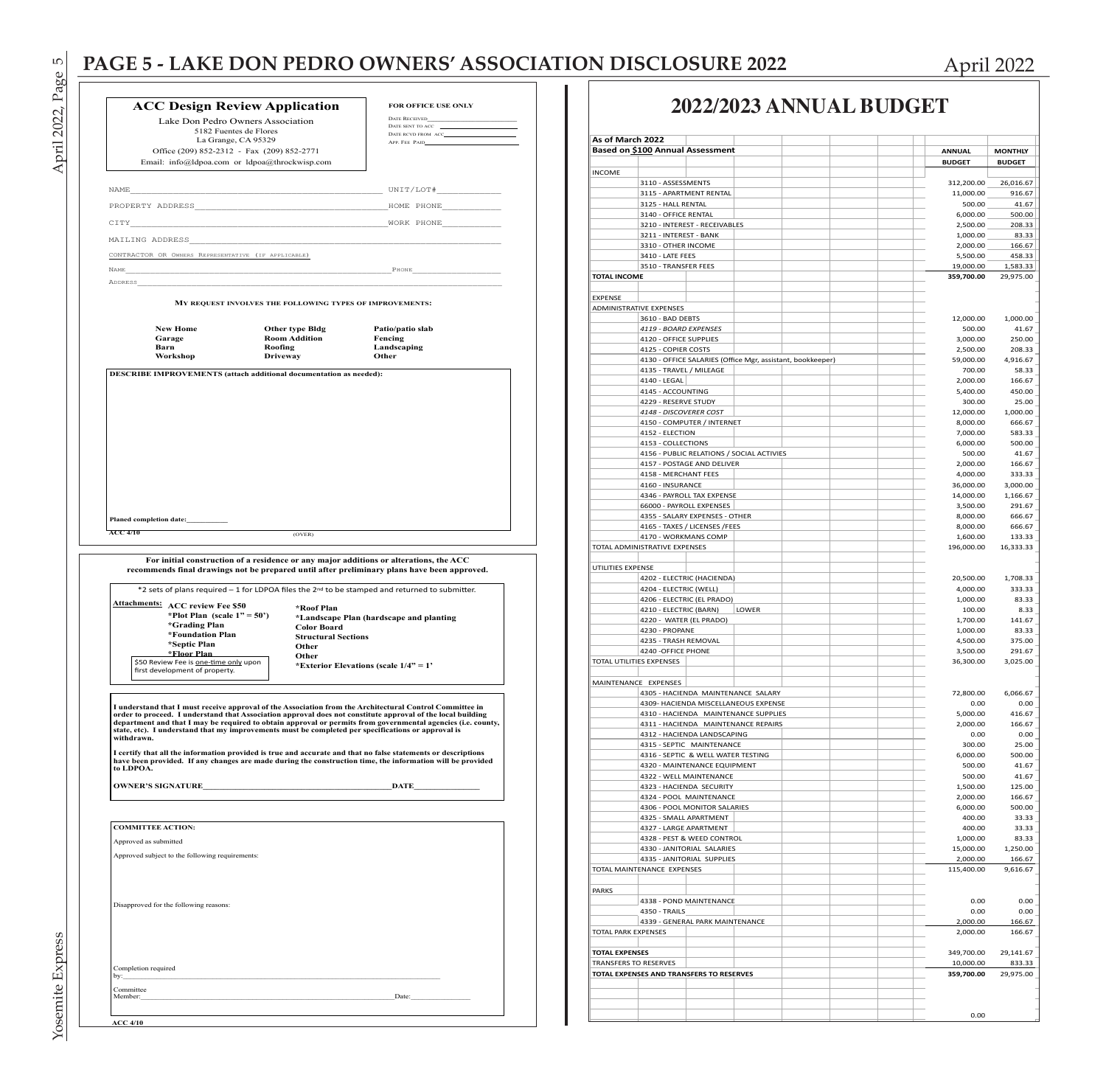## **PAGE 6 - LAKE DON PEDRO OWNERS' ASSOCIATION DISCLOSURE 2022** April 2022

 Page 1 of 2 No. \_\_\_\_19 - 1\_\_

April

 $12022$ 

Page 6

Resolution  $19 - 2$  Page 2 of 2

5. Decision by the Board: The Board shall deliberate in closed session. Written notice of the Board's findings and decision shall be delivered by first class mail and/or personal delivery within fifteen (15) days after the decision has been made. The decision of the Board shall be final.

6. Corrective Action: If the Board determines that a violation has occurred, it may impose a fine in accordance with the schedule of fines attached as Exhibit A, suspend membership rights and take any other corrective action allowed by law including the commencement of legal proceedings and seeking injunctive relief. A fine may be imposed for a continuing violation on a daily basis as set forth in Exhibit A.

7. Collection of any fines will be in accordance with the Association's collections policy. Delinquent fines will be subject to a late charge of 10%.

### **EXHIBIT A PENALTY SCHEDULE**

| 2nd Violation (same offense)\$50 to \$350  |  |
|--------------------------------------------|--|
| 3rd Violation (same offense)\$100 to \$450 |  |
|                                            |  |
|                                            |  |
|                                            |  |

Suspension of common area privileges

Assessment may be levied to reimburse Association expenses, including attorney's fees and costs.

Vote:  $6$  Yes, 0  $N_0$ Passed by the Board of Directors at the open Board Meeting on May 9, 2019.



14566 Mono Way Sonora, CA 95370 (209) 532-5102 PH (209) 532-5103 FX www.caldwell-insurance.com Agency License #: 0E75906

### **LAKE DON PEDRO OWNERS' ASSOCIATION Civil Code 5300(b)(9) Disclosure Summary Form**

Property: Scottsdale I nsurance Company: 02/06/2022 - 02/06/2023 \$2,200,000 Blanketed Common Area Property Limit with a \$5,000 deductible. \$100,000 Business Property with a \$5,000 deductible

Inland Marine: Great American Insurance Company: 02/06/2022 - 02/06/2023 \$40,000 limit-Equipment with a \$1,000 deductible.

General Liability: Scottsdale Insurance Company: 02/06/2022 - 02/06/2023 \$1,000,000 per occurrence/ \$2,000,000 general aggregate with a \$500 deductible. \$1,000,000 Non-owned and Hired Automobile Liability is included in this policy.

Directors' and Officers/Cyber Liability: Philadelphia Indemnity Insurance: 02/06/2022 - 02/06/2023 \$2,000,000 per occurrence and annual aggregate with a \$10,000 retention per occurrence.

Workers' Compensation: Employers Compensation I nsurance Co: 02/06/2022 - 02/06/2023 \$1,000,000 Coverage statutory limits as required by California law

Crime: Philadelphia Indemnity Insurance Company: 02/06/2022 - 02/06/2023 \$750,000 Limit-Employee Theft/Erisa Fidelity, Forgery, Computer Fraud-\$250 deductible

This summary of the association's policies of insurance provides only certain information, as required by subdivision (b) of Section 5300 of the Civil Code, and should not be considered a substitute for the complete policy terms and conditions contained in the actual policies of insurance. Any association member may, upon request and provision of reasonable notice, review the association's insurance policies and, upon request and payment of reasonable duplication charges, obtain copies of those policies. Although the association maintains the policies of insurance specified in this summary, the association's policies of insurance may not cover your property, including personal property or real property improvements to or around your dwelling, or personal injuries or other losses that occur within or around your dwelling. Even if a loss is covered, you may nevertheless be responsible for paying all or a portion of any deductible that applies. Association members should consult withtheir individual insurance broker or agent for appropriate additional coverage.

### **RESOLUTION**

The following action was taken at the duly noticed and held meeting of the Board of Directors (the "Board") of the Lake Don Pedro Owners' Association (the "Association") on May 9, 2019, at which at least a quorum of the Directors were present. Notice of this proposed action was provided to all Association members as of April 5, 2019.

The Association is the owners' association formed to manage the Lake Don Pedro residential planned development located partly in Mariposa County and partly in Tuolumne County, California (the "Development"); and

The Association has the power to enforce the provisions of the various Declarations of Restrictions that encumber the Development and the other governing documents of the Association (the "Governing Documents"); and

The Board previously adopted Resolution 14-2 creating a process to receive complaints of violations of the Governing Documents and conduct enforcement actions and is hereby incorporated; and

The only current means of enforcing the rules when a property owner refuses to remedy a violation is to file an expensive lawsuit, thereby increasing costs to the Association members; and

In recent years, due to population growth and development within the Development, complaints involving the following have increased substantially:

- 1) Runoff of toxic or hazardous waste or other substances, including animal waste;
- 2) Excessive accumulation of garbage and associated odors;
- 3) Substantial amount of livestock and other farm animals being raised or housed with insufficient acreage for proper feed and support, resulting in neglect;
- 4) Substantial amounts of animals, including poultry, creating excessive noise on a daily basis; and
- 5) Long-term camping/living in RV's on property without an Association permit.

Such violations may affect the health, safety, quiet enjoyment and property values in the Development; and

It is the Board's duty to protect the value and quality of life within the Development and effectively support enforcement of the restrictions and regulations each owner accepts and agrees to abide by when purchasing property in the Development.

IT IS THEREFORE RESOLVED that the Association shall enforce use restrictions set forth in any of the Governing Documents rising to the level of nuisance, affecting the health, safety and well-being of residents and animals, or the quiet enjoyment of property, as follows:

1. Complaints shall be received and investigated in accordance with Resolution 14-2.

2. Upon verification of a complaint, a notice of violation, describing the nature of the violation, shall be provided to the property owner by first class mail and/or personal delivery. The owner shall have 30 days to remedy the violation. The Association may, but shall not be obligated to, provide a copy of the letter to the resident of the property if the owner is not in residence.

3. If the violation has not been corrected within 30 days, the Board shall conduct a hearing prior to imposition of the fine in accordance with the attached fine schedule. Notice shall be delivered to the owner 10 days prior to the hearing by first class mail and/or personal delivery. The notice shall contain the following information:

- a. The date, time and place of the hearing;
- b. The nature of the alleged violation for which corrective action may be taken against the owner;
- c. Statement that the owner has the right to attend, address the Board and present any evidence in his/ her defense at the hearing, or that he/she has the right to submit their defense in writing;

d. Statement that the hearing will be held whether or not the owner chooses to appear in person or by writing. 4. Conduct of the Hearing: The hearing shall be conducted in executive session. Only the following parties may be present at the hearing: the owner, legal counsel for the owner, the Board, members of the Association's management staff, the Association's legal counsel, witnesses who will provide testimony and such other persons as the Board deems helpful to the conduct of the hearing and the determination of the facts, subject to the Board's right, but not obligation, to exclude witnesses during the time they are not providing testimony. The Board shall determine the procedure to be followed.



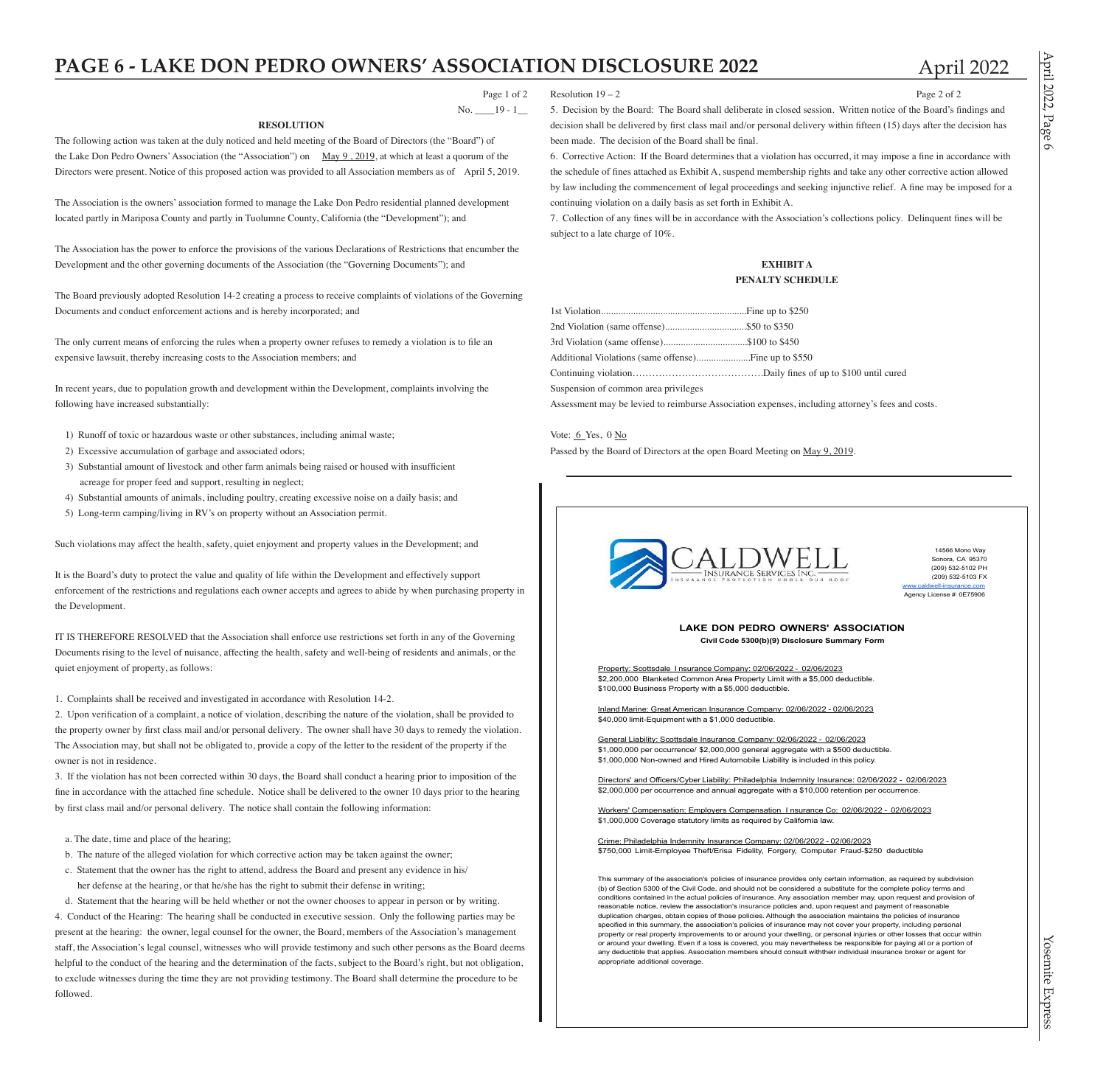## PAGE 7 - LAKE DON PEDRO OWNERS' ASSOCIATION DISCLOSURE 2022 April 2022

|                                                                                                                                                                                                                                                                                                                                                                        |                                                                                                                   | RESERVE GROUP                               | Browning                                        |                                                                      |                                           |                                                                                                                                                                    | <b>California Assessment and Reserve Funding</b><br>Disclosure For the Fiscal Year Ending 2020/2021                                                                                                                                                                                                                                                                                                                                                                                                                                     |  |
|------------------------------------------------------------------------------------------------------------------------------------------------------------------------------------------------------------------------------------------------------------------------------------------------------------------------------------------------------------------------|-------------------------------------------------------------------------------------------------------------------|---------------------------------------------|-------------------------------------------------|----------------------------------------------------------------------|-------------------------------------------|--------------------------------------------------------------------------------------------------------------------------------------------------------------------|-----------------------------------------------------------------------------------------------------------------------------------------------------------------------------------------------------------------------------------------------------------------------------------------------------------------------------------------------------------------------------------------------------------------------------------------------------------------------------------------------------------------------------------------|--|
|                                                                                                                                                                                                                                                                                                                                                                        | $0$ $V$ $D$ $O$                                                                                                   | February 13, 2020<br>beginningJuly 1, 2020. |                                                 |                                                                      |                                           | (1) The regular assessment per ownership interest is \$100.00 per year for the fiscal year                                                                         |                                                                                                                                                                                                                                                                                                                                                                                                                                                                                                                                         |  |
|                                                                                                                                                                                                                                                                                                                                                                        |                                                                                                                   |                                             |                                                 | thisownership interest may be found on page_of the attached summary. |                                           |                                                                                                                                                                    | Note: If assessments vary by the size or type of ownership interest, the assessment applicable to<br>(2) Additional regular or special assessments that have already been scheduled to be imposed                                                                                                                                                                                                                                                                                                                                       |  |
|                                                                                                                                                                                                                                                                                                                                                                        | <b>RESERVE STUDY</b>                                                                                              | Date<br>ent will be<br>asses                |                                                 | Amo unt per ownership interest per month or year (if assess          | are variable, see note immediately below) |                                                                                                                                                                    | orcharged, regardless of the purpose, if they have been approved by the board and/or members:<br>Purpose of the<br>assessment:                                                                                                                                                                                                                                                                                                                                                                                                          |  |
|                                                                                                                                                                                                                                                                                                                                                                        | Member Distribution Materials                                                                                     | N/A                                         | Tota                                            |                                                                      | \$0.00<br>\$0.00                          |                                                                                                                                                                    | N/A                                                                                                                                                                                                                                                                                                                                                                                                                                                                                                                                     |  |
| <b>Lake Don Pedro</b><br><b>OwnersAssociation</b><br>Update w/ Site Visit Review<br>Final                                                                                                                                                                                                                                                                              |                                                                                                                   |                                             |                                                 | thisownership interest may be found on page_of the attached report   |                                           |                                                                                                                                                                    | Note: If assessments vary by the size or type of ownership interest, the assessment applicable to<br>Based upon the most recent reserve study and other information available to the board of                                                                                                                                                                                                                                                                                                                                           |  |
| Published - February 13, 2020<br>Prepared for the 2020/2021 Fiscal Year                                                                                                                                                                                                                                                                                                |                                                                                                                   | next30 years?<br>Yes $X$ No                 |                                                 |                                                                      |                                           |                                                                                                                                                                    | directors, will currently projected reserve account balances be sufficient at the end of each year to<br>meet the association's obligation for repair and/or replacement of major components during the                                                                                                                                                                                                                                                                                                                                 |  |
| <b>Section</b><br>Report                                                                                                                                                                                                                                                                                                                                               | Page                                                                                                              |                                             |                                                 |                                                                      |                                           |                                                                                                                                                                    | This disclosure has been prepared by Browning Reserve Group and has been reviewed and approved by<br>the association's board of directors based upon the best information available to the association at the time<br>of its preparation. The accuracy of this information over the next 30 years will be dependent upon<br>circumstances which are impossible to predict with specificity, and will require future action to adjust<br>assessments over the period in accordance with the current projections and future developments. |  |
| California: Member Summary                                                                                                                                                                                                                                                                                                                                             | $\mathbf{1}$                                                                                                      |                                             |                                                 | 30 years that have not yet been approved by the board or the members |                                           |                                                                                                                                                                    | (4) If the answer to (3) is no, what additional assessments or other contributions to reserves<br>wouldbe necessary to ensure that sufficient reserve funds will be available each year during the next                                                                                                                                                                                                                                                                                                                                 |  |
| [Civil Code §5570]<br>Assessment and Reserve<br>FundingDisclosure Summary<br>Section III: 30 Year Reserve Funding Plan<br>Cash Flow Method {c}                                                                                                                                                                                                                         | $\overline{\mathbf{3}}$                                                                                           |                                             | Appro ximate date assessment will be due<br>N/A |                                                                      |                                           | Amo unt per ownership interest per month or<br>N/A                                                                                                                 |                                                                                                                                                                                                                                                                                                                                                                                                                                                                                                                                         |  |
|                                                                                                                                                                                                                                                                                                                                                                        |                                                                                                                   |                                             |                                                 |                                                                      |                                           | (5) All major components are included in the reserve study and are included in its<br>calculations. See next page §5300(b)(4), for any major component exclusions. | Based on the method of calculation in paragraph (4) of the subdivision (b) of section 5570, the<br>estimated amount required in the reserve fund at the end of the current fiscal year is \$477,734,<br>based in whole or in part on the last reserve study or update prepared by Browning Reserve Group<br>asof February, 2020. The projected reserve fund cash balance at the end of the current fiscal year is                                                                                                                       |  |
|                                                                                                                                                                                                                                                                                                                                                                        |                                                                                                                   |                                             |                                                 |                                                                      |                                           | not require the board to fund reserves in accordance with this calculation.                                                                                        | \$576,759 resulting in reserves being 121% percent funded at this date. Civil code section 5570 does<br>An alternate and generally accepted method of calculation has been utilized to determine future reserve contribution amounts. The reserve<br>contribution for the most functional contents of the most content of the most contributions of the most contribution in the present of the most contribution in the most contribution of the most contributions of the most co                                                     |  |
|                                                                                                                                                                                                                                                                                                                                                                        | <b>Browning Reserve Group</b><br>rww.BrowningRG.cor                                                               |                                             |                                                 |                                                                      |                                           |                                                                                                                                                                    |                                                                                                                                                                                                                                                                                                                                                                                                                                                                                                                                         |  |
|                                                                                                                                                                                                                                                                                                                                                                        |                                                                                                                   |                                             |                                                 |                                                                      |                                           |                                                                                                                                                                    |                                                                                                                                                                                                                                                                                                                                                                                                                                                                                                                                         |  |
| Browning<br>RESERVE GROUP                                                                                                                                                                                                                                                                                                                                              | Lake Don Pedro Owners Association<br>California Member Summary<br>Final<br>Prepared for the 2020/2021 Fiscal Year |                                             |                                                 |                                                                      |                                           |                                                                                                                                                                    | Don Pedro Owners Association<br>California Assessment and Reserve Funding<br>Disclosure For the Fiscal Year Ending 2020/2021<br>(7) Based on the method of calculation in paragraph (4) of subdivision (b) of section 5570 of the<br>Civil Code, the estimated amount required in the reserve fund at the end of each of the next five<br>budget years is presented in column (b) 'Fully Funded Balance' in the table immediately below; and                                                                                            |  |
| February 13, 2020                                                                                                                                                                                                                                                                                                                                                      |                                                                                                                   | of the respective years.                    |                                                 |                                                                      |                                           | the projected reserve fund cash balance in each of those years, taking into account only                                                                           | assessmentsalready approved and other known revenues, is presented in column (c) 'Reserve Ending<br>Balance'; leaving the reserve at percent funding as presented in column (d) 'Percent Funded' in each                                                                                                                                                                                                                                                                                                                                |  |
| This is a summary of the Reserve Study that has been performed for Lake Don Pedro<br>Owners Association, (the "Association"). This study was conducted in compliance<br>withCalifornia Civil Code Sections 5300, 5550 and 5560 and is being provided to you,<br>as amember of the Association, as required under these statutes. A full copy is                        |                                                                                                                   |                                             | Fisca<br>Year<br>(a)                            | Fully<br>Funded<br>Balance<br>(b)                                    | Reserve<br>Ending<br>Balance(c)           | Perc<br>ent<br>Fund<br>ed(d)                                                                                                                                       |                                                                                                                                                                                                                                                                                                                                                                                                                                                                                                                                         |  |
| available (through the Association) for review by members of the Association.<br>The intention of the Reserve Study is to forecast the Association's ability to repair or                                                                                                                                                                                              |                                                                                                                   |                                             | 2020/21<br>2021/22                              | \$509,470<br>\$494,552                                               | \$549,172<br>\$551,685                    | 107.8%<br>111.6%                                                                                                                                                   |                                                                                                                                                                                                                                                                                                                                                                                                                                                                                                                                         |  |
| replace major components as they wear out in future years. This is done utilizing the<br>"CashFlow Method." This is a method of developing a reserve funding plan where the<br>contributions to the reserve fund are designed to offset the variable annual expenditur                                                                                                 |                                                                                                                   |                                             | 2022/23<br>2023/24                              | \$510,108<br>\$492,406                                               | \$521,373<br>\$506,475                    | 102.2%<br>102.9%                                                                                                                                                   |                                                                                                                                                                                                                                                                                                                                                                                                                                                                                                                                         |  |
| from the reserve fund.<br>Browning Reserve Group prepared this Update w/ Site Visit Review for the July 1, 2020<br>-June 30, 2021 fiscal year.                                                                                                                                                                                                                         |                                                                                                                   |                                             | 2024/25                                         | \$490,238                                                            | \$530,527                                 | 108.2%                                                                                                                                                             | If the reserve funding plan approved by the association is implemented, the projected fund cash<br>balance in each of those years will be the amounts presented in column (c) 'Reserve Ending<br>Balance'in the table immediately above, leaving the reserve at percent funding as presented in                                                                                                                                                                                                                                         |  |
| Lake Don Pedro Owners Association is a Planned Development with a total of 3,120 Lots.<br>The Reserve Study is not an engineering report, and no destructive testing was performed.<br>The costs outlined in the study are for budgetary and planning purposes only, and actual<br>bid costs would depend upon the defined scope of work at the time repairs are made. |                                                                                                                   | long-term interest rate.                    |                                                 | column (d) 'Percent Funded' in each of the respective vears.         |                                           |                                                                                                                                                                    | NOTE: The financial representations set forth in this summary are based on the best estimates of the<br>preparer at that time. The estimates are subject to change. At the time this summary was prepared,<br>2.50% per year was the assumed long-term inflation rate, and 2.50% per year was the assumed                                                                                                                                                                                                                               |  |
| Also, any latent defects are excluded from this report.                                                                                                                                                                                                                                                                                                                |                                                                                                                   |                                             |                                                 |                                                                      | <b>Additional Disclosures</b>             |                                                                                                                                                                    |                                                                                                                                                                                                                                                                                                                                                                                                                                                                                                                                         |  |
| <b>Funding Assessment</b><br>Based on the 30 year cash flow projection, the Association's reserves appear adequately<br>funded as the reserve fund ending balances remain positive throughout the replacement of<br>all major components during the next 30 years.                                                                                                     |                                                                                                                   |                                             | ownershipinterest (average).                    |                                                                      |                                           | §5565(d) The current deficiency in reserve funding as of June 30, 2021 is zero dollars per                                                                         | This is calculated as the current estimate of the amount of cash reserves necessary as of the end of the<br>fiscal year for which the study is prepared, less, the amount of accumulated cash reserves actually                                                                                                                                                                                                                                                                                                                         |  |
| California statute imposes no reserve funding level requirements nor does it address<br>funding level adequacy, and although one or more of the reserve fund percentages<br>expressed in this report may be less than one hundred percent, those percentages do not<br>necessarily indicate that the Association's reserves are inadequately funded.                   |                                                                                                                   | $Deficiency =$                              |                                                 |                                                                      | Ownership Interest Quantity               | (Projected to be) set aside to repair, replace, restore, or maintain the major components.<br>2020/2021 Fully Funded Balance - 2020/2021 Reserve Ending Balance    | §5300(b)(4) The current board of directors of the association has not deferred or determined to not                                                                                                                                                                                                                                                                                                                                                                                                                                     |  |
|                                                                                                                                                                                                                                                                                                                                                                        |                                                                                                                   |                                             | Major Component:                                | undertake repairs or replacements over the next 30 years.            |                                           | Justification for Deferral:                                                                                                                                        |                                                                                                                                                                                                                                                                                                                                                                                                                                                                                                                                         |  |
|                                                                                                                                                                                                                                                                                                                                                                        |                                                                                                                   |                                             | N/A                                             |                                                                      |                                           | N/A                                                                                                                                                                | §5300(b)(5) The board of directors as of the date of the study does not anticipate the levy of                                                                                                                                                                                                                                                                                                                                                                                                                                          |  |
|                                                                                                                                                                                                                                                                                                                                                                        |                                                                                                                   |                                             |                                                 |                                                                      |                                           | aspecial assessment for the repair, replacement, or restoration of the major components.                                                                           |                                                                                                                                                                                                                                                                                                                                                                                                                                                                                                                                         |  |